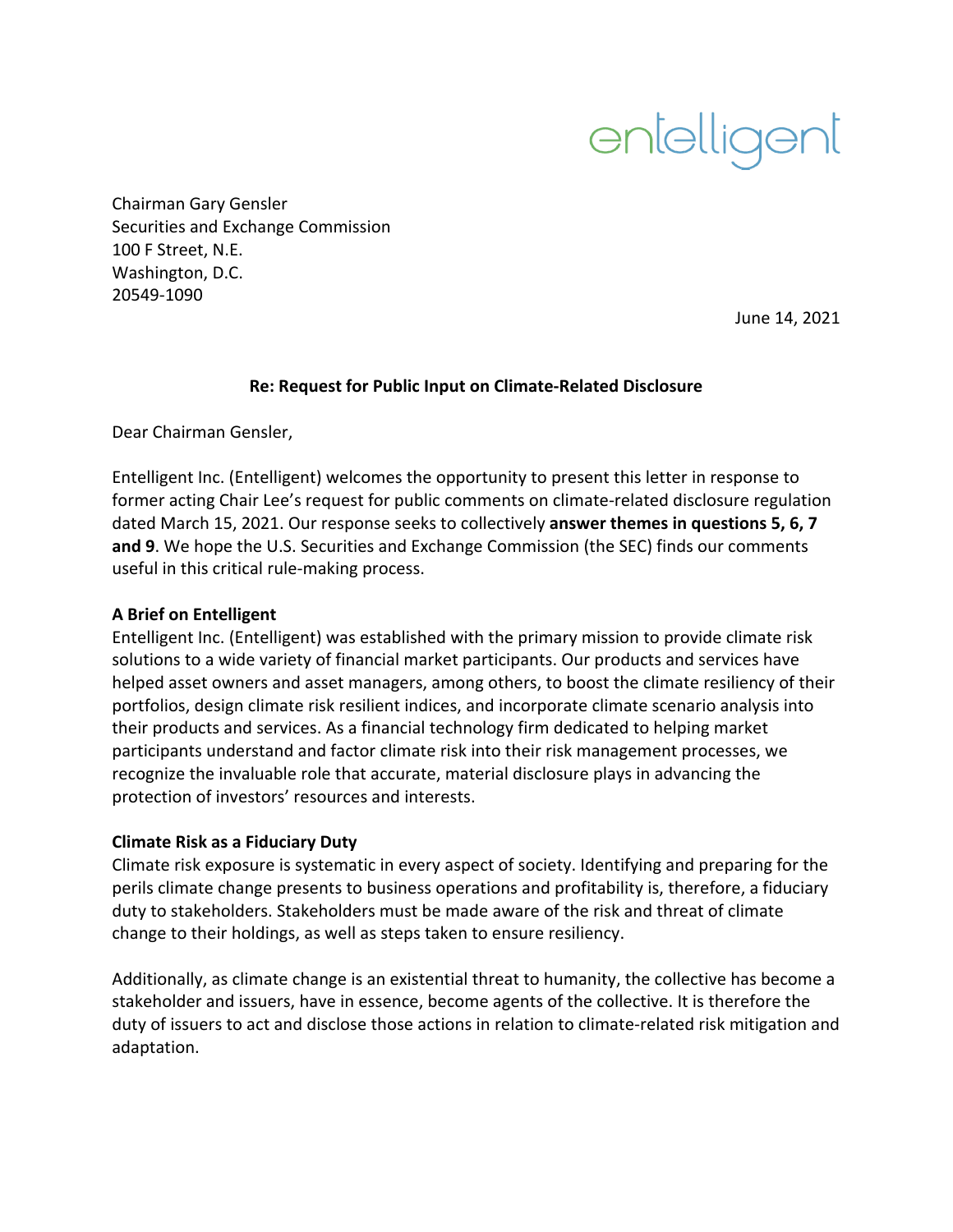### **Answers to Themes in Questions 5, 6, 7 and 9**

# *On the adoption and incorporation of existing standards and guidance; and having unified, global standards*

Climate change is a global problem and solutions must be fundamentally global. The existing standards and guidance have not been specifically designed for any particular jurisdiction. Admittedly, they may be championed by certain geopolitical regions or ideologies, but their general applicability is solid across the board.

The U.S, fortunately, is in the position to secure the goals of the country, in the development, maintenance and improvement of existing standards, as it has representation on most of the standard setting boards. The US can enhance its representation appropriately by officially adopting existing climate‐related disclosure standards and recommendations.

In addition, the SEC adoption of existing standards will lend legitimacy to U.S. efforts to position itself as a leader in the global climate change fight. Adoption and alignment to benchmarks, standards, recommendations, and rules by the SEC will solidify U.S. commitment to cooperation for climate change solutions.

The existing standards the SEC should consider must include, but not be limited to, the work of the Financial Stability's Task Force on Climate‐Related Financial Disclosure (TCFD), the work of the members of the Investor Agenda, the Global Reporting Initiative (GRI) and the Sustainability Accounting Standards Board (SASB).

## *On the designation of an external, independent standard setter and the improvement and updates of requirements*

Climate‐related data is currently incomplete and will remain so because of its nature and the tools currently available. Therefore, the information issuers provide will have significant limitations and this must be factored in any update and improvements in legislation. Reassessment of regulation vis‐a‐vis new development in climate‐related data and tools must be made periodically, taking into consideration the demands it will place on the resources of the issuers. Additionally, the cost of the information must not overwhelm its usefulness to the investors. In this current space of rapid development, a biannual reassessment is in order. As the regulation, data, and tools become more entrenched and finetuned, the revision period may need to be extended.

It will be good for the SEC to adopt standards which represent a combination of existing standards which are industry and region specific, and metric based. The disclosure standards should be both in short-run and long-term horizons. They should also be sufficiently broad to encompass issues that may be material for any industry or subindustry, but not limited to only those companies for whom any specific metric is considered material at the moment. The disclosure standard mut be principles‐based, bearing in mind that anything that may affect financial performance is material to investors. This will help issuers cover the required grounds for disclosure, while eliminating the chances of them being overwhelmed or confused.